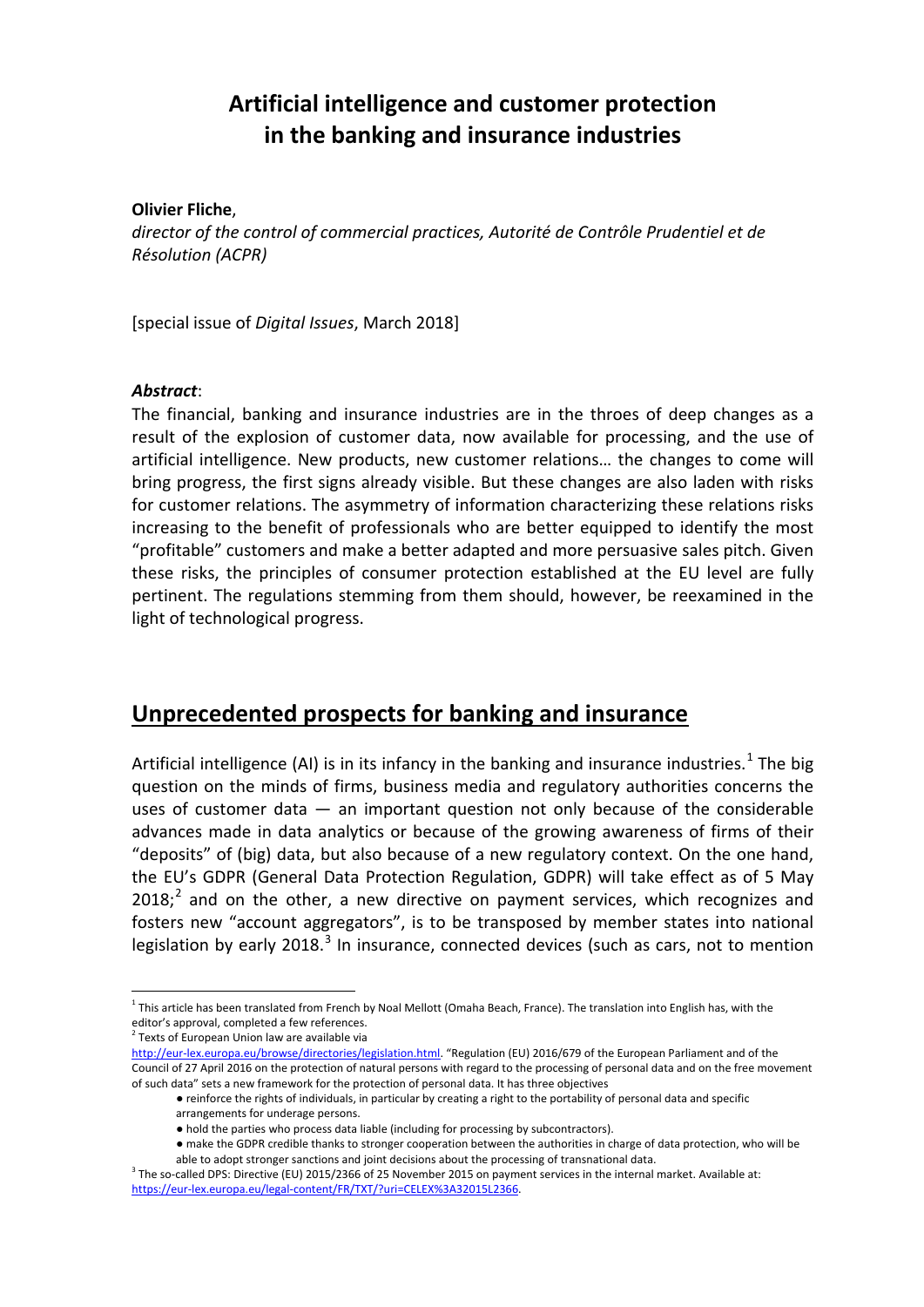smartphone applications for sports or lifestyles) are behind the invention of policies that focus more closely on the policyholder's actual practices and offer prevention services. So many harbingers of the changes announced for the financial sector!

In this context, AI is quietly being introduced, and its importance might be underestimated. Through the reactions to a recent discussion paper on the uses of big data in the financial sector, $4$  we notice that AI tools have not been much developed for this sector. The market sees them as eventual "additional layer" in the information system that can be used to analyze large volumes of unstructured data and improve the use of big data for classification, evaluation and predictions.

Meanwhile, plans for managing customer queries, claims or fraud in the insurance industry (or, more broadly, plans for customer services) are starting to take shape. A machine capable not only of analyzing a large volume of data but also of understanding natural language and learning from past interactions with customers will inevitably have a role in the service sector of banking and insurance. It can play, in the first place, a role (directly or as a backup) in the marketing of financial products. For reasons both technical (price-setting, risk-taking) and regulatory (knowledge of customers, the duty to advise), the prerequisite for putting most financial products or services on the market is to knowyour-customers (their characteristics and needs).

AI can ameliorate after-sales relations by extending the scope of advice or improving the management of the services rendered. In insurance for damages or in the field of health, we can imagine a better monitoring of trends in risks or a better adaptation of offers for coverage with adjustments to be made over time. For investing a client's savings, we can imagine services for reallocating assets in his portfolio (an improved version of the algorithms for the robo-advisors now in use). Some fintechs outside France have attracted attention by announcing solutions (apparently quite efficient) for processing the declarations of accidents or disasters filed with insurance companies, while also managing the risks of fraud.

# **Risks for the financial sector and its customers**

Is the financial sector  $-$  which is not at the origin of these changes  $-$  ready to adopt and adapt them without upending its environment and the relations between players in the sector? Nothing is less certain. For sure, the renown, "technicity" and financial clout of these players are assets for forming advantageous alliances with new players under condition that the latter are small… The question takes another turn if the newcomers are the giants in information technology. The race now under way in payment services on smartphones (Paylib, Apple Pay, etc.) speaks for itself. We bet that the same game will be played out as AI spreads elsewhere into the financial sector.

<span id="page-1-0"></span><sup>4</sup> Joint Committee of European Supervisory Authorities, "Joint Committee Discussion Paper on the Use of Big Data by Financial Institutions", 36p., JC 2016 86. Available via: [https://www.esma.europa.eu/press-news/consultations/joint-committee-discussion](https://www.esma.europa.eu/press-news/consultations/joint-committee-discussion-paper-use-big-data-financial-institutions)[paper-use-big-data-financial-institutions.](https://www.esma.europa.eu/press-news/consultations/joint-committee-discussion-paper-use-big-data-financial-institutions)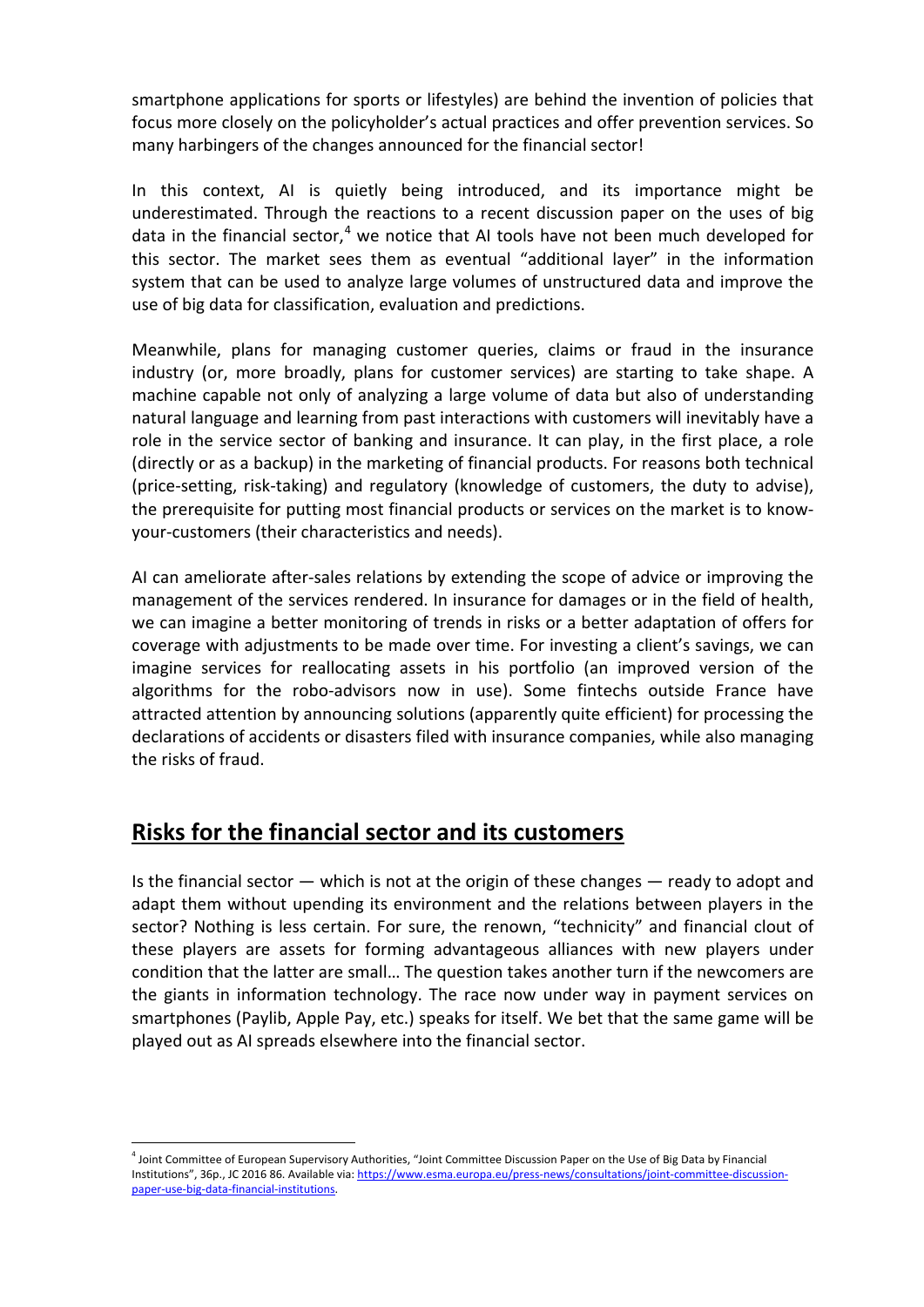As for customers in the financial sector, the nearly certain upending of uses and business models carries risks. First of all, the risks stemming from big data: the risks to the security and integrity of customer data, the risks arising when the data are processed. These risks also crop up in other branches of the economy, but this falls outside this article's scope. Let me mention but one: the risk of reproducing social biases, which might be passed on to algorithms from the data they process, and thus the risk of (unconscious) discrimination.<sup>[5](#page-2-0)</sup> Let us look at the specific effects of these risks in the financial sector.

Underlying the relation between customers and their insurance company or bank is, in general, a transfer (or sharing) of risks. This is the very purpose of insurance, and it is not missing in banking (credit risks, guarantees on savings and deposits, the security of payment systems, etc.). These transfers of risk account for much of the social utility of the banking and insurance industry. They help maintain confidence and stimulate the economy's growth while providing security to clients, whether consumers or entrepreneurs.

The insurer's or banker's job is to know the risks they are taking. In fact, they know them better than the customers who transfer the risks to them. This is what regulatory authorities and controllers of business practices call an "asymmetry of information".<sup>[6](#page-2-1)</sup> This asymmetry comes even more out of balance as the quantity of data available and the techniques (in particular AI) for processing them explode. Knowledge of the risks for customers is becoming ever granular and individualized; and it evolves over time. So, how to be sure that professionals do not excessively take advantage of this asymmetry by, for example, refusing to cover risks that they alone know to be the most probable or by proposing fees and rates out of true with the risks actually covered?

AI's potential in the management of customer relations increases this risk of asymmetry. The detection of behavioral biases (in particular of an individual) is a powerful lever for making the customer accept a skewed business relationship. Another AI risk related to customer relations is to increase the pressure that the professional, perhaps unawares, brings to bear on customers. Professionals have foreseen the potential consequences on the confidence, or trust, that underlies customer relations. Implemented in an extreme form, such a program would inevitably destroy trust in the financial sector, thus depriving it of its social utility.

<sup>5</sup> BAROCAS S. & SELBST A.D. (2016) "Big data's disparate impact", *California Law Review*, 104, pp.671-732.

<span id="page-2-1"></span><span id="page-2-0"></span> $6$  In actuarial science, the asymmetry of information tends to be the reverse: the customer's knowledge of a risk that is unknown to the insurer, whose task is to discover it by examining data.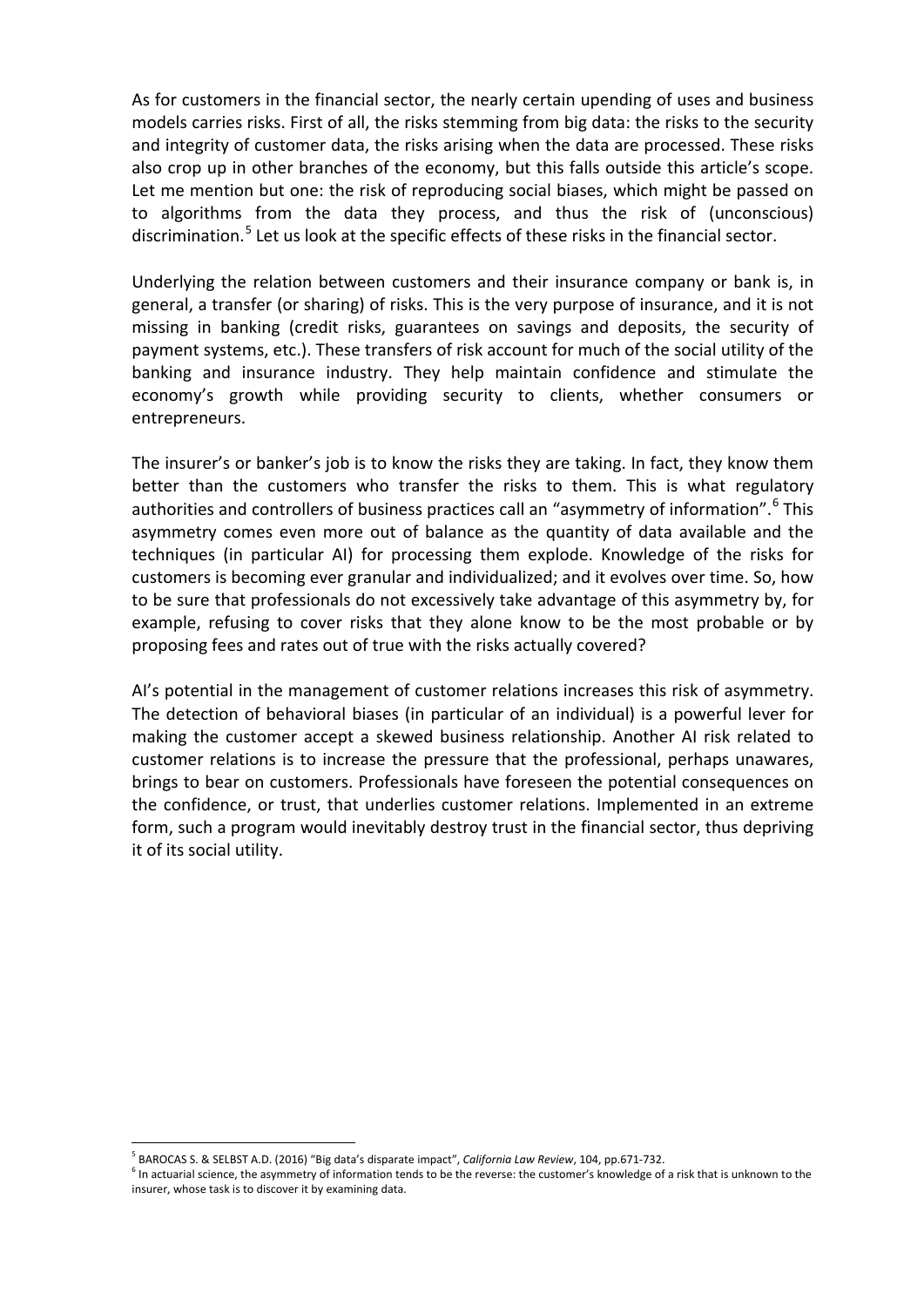# **Are regulations adapted?**

At first sight, given the current state of AI technology, the answer seems affirmative. EU regulations on customer protection in the banking and insurance industries and on financial instruments fully recognizes the asymmetry of information between professionals and their customers. The intent of these regulations is to restore a balance in this relationship by requiring that professionals have a duty of loyalty and (what is original, and more important) have to act in the customer's interest. Given the previously discussed risks, this principle is still fully warranted.

If we enter into the details of these regulations however, the answer is less clear-cut. EU regulations are based on a dichotomy — between the "producer" and "distributor" of financial products — that the spread of artificial intelligence could upend. Regulations require that the producer identify the categories of customers being targeted and develop offers adapted to the needs of these categories — this has been called the "governance of products". On the distributor falls the advisory duty to provide explanations to customers; this includes the responsibility to verify whether the product proposed to a given customer actually corresponds to his requests and needs (or his borrowing capacity in the case of loans). The relationship between the producer and distributor is regulated by an obligation with regard to the circulation of information: the distributor has to have access to the product's specifications, and the producer has to verify whether his product actually finds a target and satisfies needs and, if not, make the necessary adjustments.

What happens to this set of arrangements in the case of business interactions via a fully automated device that uses self-learning software in a situation where the target of marketing or the product's characteristics are constantly adjusted to individual sales? and where the explanations given to customers vary as a function of the experience acquired during previous sales (thus as the problems detected in understanding are eventually lifted)? Since they are based on a control of procedures designed using deterministic algorithms (even when intended for application to human beings), current regulations would probably encounter run up against their limits.

The response to this sort of situation, if it becomes widespread, would probably involve changing the formulation of regulations so as to maintain the objective, for example, by requiring that programing and machine learning take account of the customer's interests. The rules for conflicts of interests would thus be adapted to situations where machines make the decisions. We would pass from a "governance of products" to a "governance of algorithms". We can imagine this new sort of governance outside the financial sector; but within this sector, it would have to incorporate the regulatory principles that already exist. Of course, questions would immediately crop up about auditing, about controlling how algorithms operate and how effective their governance is, an issue addressed in a recent report.<sup>[7](#page-3-0)</sup>

<span id="page-3-0"></span><sup>7</sup> PAVEL I. & SERRIS I. (13 May 2016) "Modalités de régulation des algorithmes de traitement des contenus", 63p. (Paris: Conseil Général de l'Économie). Available at:

[https://www.economie.gouv.fr/files/files/directions\\_services/cge/Rapports/2016\\_05\\_13\\_Rapport\\_Algorithmes\(1\).pdf.](https://www.economie.gouv.fr/files/files/directions_services/cge/Rapports/2016_05_13_Rapport_Algorithmes(1).pdf)